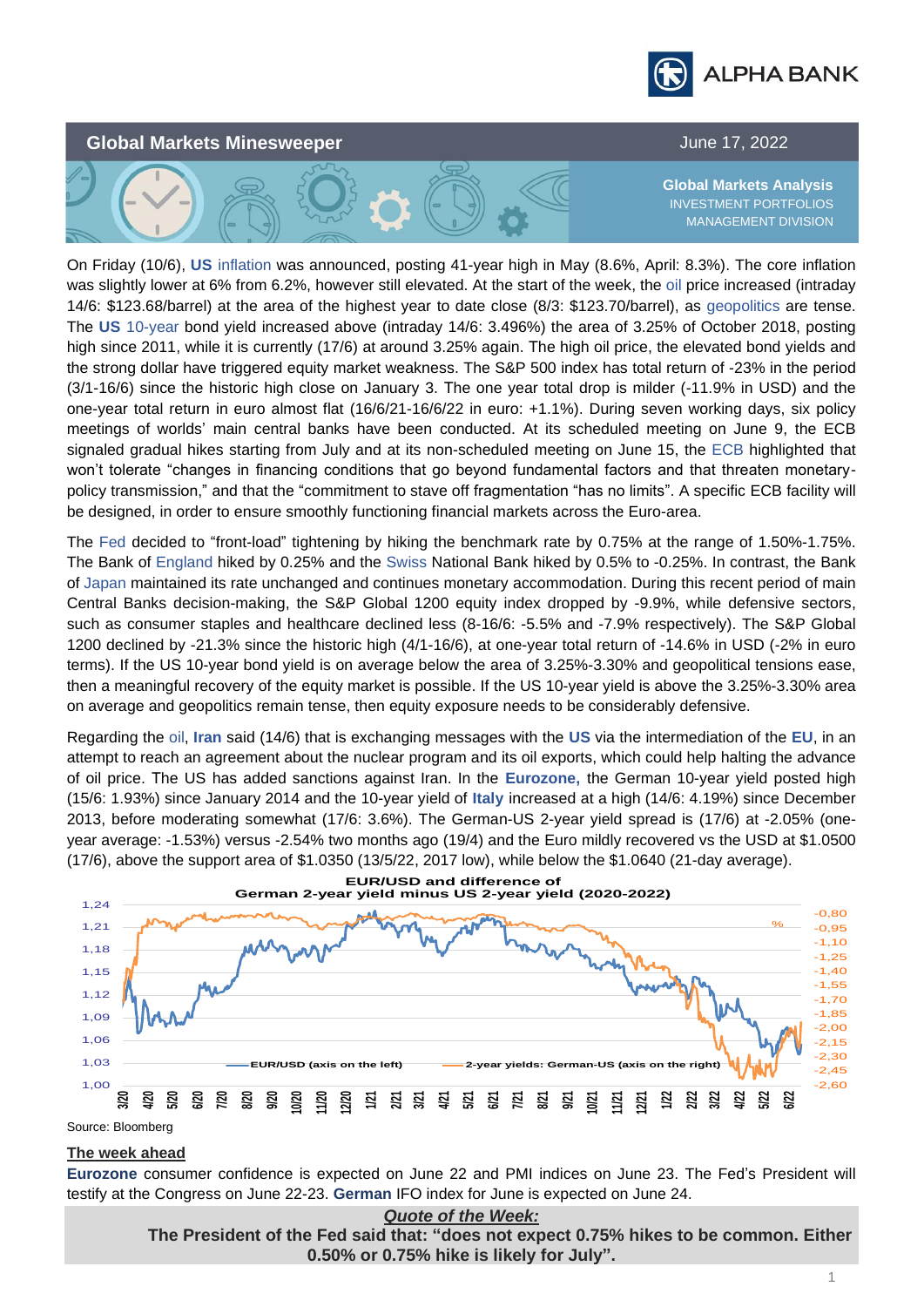

June 17, 2022

## **Global Markets in Charts**

 $\mathcal{B} \cap \mathbb{C}$ 

### **Τhe strong Dollar has been an obstacle for the emerging equity index**



The emerging index is near (16/6: 1,008) the lowest close (12/5: 987.8) year to date. The 36-month rolling return correlation of the emerging equity versus the Dollar DXY index is negative (-0.6), indicating that the strong Dollar is a disadvantage for the emerging equity. The Dollar index has risen at a 20-year high. While the P/E 12-month forward ratio of the emerging index is mild (10.8 times versus 10-year average: 11.8 times), for stabilisation of the emerging index to happen, a weaker dollar is needed, or/and some stabilisation in the main developed markets. Support for the emerging index is at 983 (intraday low of 12/5) and at 915 (Fibonacci retracement 76.4% of the move from 752 on 19/3/20 to 1,449 on 18/2/21). Resistance is at 1,040 (21-day average)-1,080 (29/4 high). The MSCI China has recovered by +19.9% (15/3-16/6) versus the lowest close year to date (15/3), as fiscal and monetary support is ongoing and the regulatory crackdown on technology sector seem to have eased, while geopolitical risks are substantial.

# **The US 10-year yield has recently risen above the area of October 2018**



The US 10-year bond yield has posted high (14/6: 3.496%) since 2011, above the area of 3.25% (10/2018 high) - 3.40% (Fibonacci retracement 61.8% of the move: 5.3% in mid-2007 to 0.31% in March 2020). The 2-year yield posted high (15/6: 3.45%) since November 2007, while it is currently at around 3.15% (17/6). The median forecast of the Fed is for benchmark rate at 3.4% at the end of 2022, at 3.8% in 2023, at 3.4% in 2024, while the Fed forecasts longer term potential rate at 2.5%, equal to the level it was at the end of 2018. Calibrating monetary policy in a way that rates can be higher (so that inflation can moderate), but yields not excessive is key, in achieving moderate financial conditions and a "soft-landing" of the economy. Initially, yields increased over pivotal areas, but today (17/6) yields have slightly moderated. The 10-year yield is below (3.22%, 21-day average: 3%) the 3.25% - 3.30% area.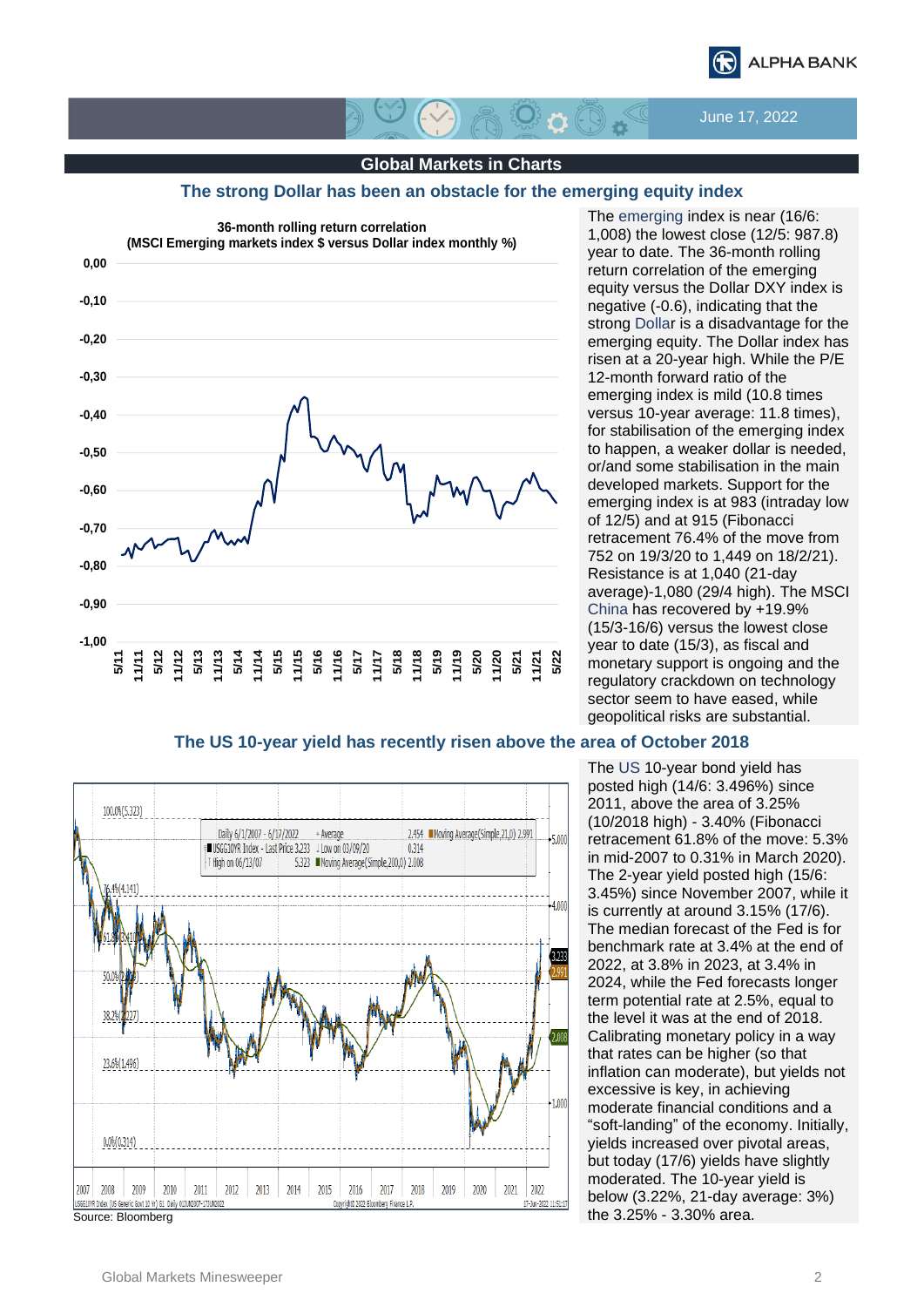

# $\bigcirc$   $\bigcirc$   $\bigcirc$   $\bigcirc$   $\bigcirc$  June 17, 2022

|                  |                | <b>Global Markets Minesweeper</b>                                 |               |               |              |             |  |
|------------------|----------------|-------------------------------------------------------------------|---------------|---------------|--------------|-------------|--|
|                  |                | Event Risk Calendar, 20 - 24 June 2022                            |               |               |              |             |  |
|                  |                |                                                                   |               |               |              |             |  |
|                  |                | <b>Monday 20/6</b>                                                |               |               |              |             |  |
| <b>Date Time</b> | <b>Country</b> | <b>Event</b>                                                      | <b>Period</b> | <b>Survey</b> | <b>Prior</b> | $\bullet^*$ |  |
| 20/6 02:01       | <b>UK</b>      | Rightmove House Prices (YoY)                                      | Jun           |               | 10.20%       |             |  |
| 20/6 04:15       | <b>CH</b>      | 1-Year Loan Prime Rate                                            | 20-Jun        | 3.70%         | 3.70%        |             |  |
| 20/6 04:15       | <b>CH</b>      | 5-Year Loan Prime Rate                                            | 20-Jun        | 4.45%         | 4.45%        |             |  |
| 20/6 09:00       | <b>GE</b>      | PPI (YoY)                                                         | May           | 33.50%        | 33.50%       |             |  |
| 20/6 09:00       | <b>GE</b>      | PPI (MoM)                                                         | May           | 1.50%         | 2.80%        |             |  |
|                  |                |                                                                   |               |               |              |             |  |
|                  |                | Juneteenth holiday is observed in the US, markets are closed      |               |               |              |             |  |
|                  |                |                                                                   |               |               |              |             |  |
|                  |                | <b>Tuesday 21/6</b>                                               |               |               |              |             |  |
| <b>Date Time</b> | <b>Country</b> | <b>Event</b>                                                      | <b>Period</b> | <b>Survey</b> | <b>Prior</b> | $\bullet^*$ |  |
| 21/6 11:00       | EC             | <b>ECB Current Account SA (EUR)</b>                               | Apr           |               | $-1.6b$      |             |  |
| 21/6 13:00       | <b>UK</b>      | <b>CBI Trends total orders</b>                                    | Jun           | 21            | 26           |             |  |
| 21/6 15:30       | US             | Chicago Fed Nat Activity Index                                    | May           |               | 0.47         |             |  |
| 21/6 17:00       | US             | Existing Home Sales (MoM)                                         | May           | $-3.70%$      | $-2.40%$     |             |  |
|                  |                |                                                                   |               |               |              |             |  |
|                  |                | <b>Wednesday 22/6</b>                                             |               |               |              |             |  |
| <b>Date Time</b> | <b>Country</b> | <b>Event</b>                                                      | <b>Period</b> | <b>Survey</b> | <b>Prior</b> | $\bullet^*$ |  |
| 22/6 09:00       | UK             | CPI (MoM)                                                         | May           | 0.80%         | 2.50%        |             |  |
| 22/6 09:00       | <b>UK</b>      | CPI (YoY)                                                         | May           | 9.20%         | 9.00%        | $\bullet^*$ |  |
| 22/6 09:00       | <b>UK</b>      | CPI Core (YoY)                                                    | May           | 6.00%         | 6.20%        |             |  |
| 22/6 11:30       | UK             | House Price Index (YoY)                                           | Apr           |               | 9.80%        |             |  |
| 22/6 17:00       | EC             | <b>Consumer Confidence</b>                                        | Jun P         | $-21.6$       | $-21.1$      | $\bullet^*$ |  |
|                  |                |                                                                   |               |               |              |             |  |
| <b>Eco Event</b> | <b>US</b>      | Powell Delivers Semi-Annual Testimony Before Senate Panel (16:30) |               |               |              |             |  |
|                  |                |                                                                   |               |               |              |             |  |
|                  |                | Thursday 23/6                                                     |               |               |              |             |  |
| <b>Date Time</b> | <b>Country</b> | <b>Event</b>                                                      | <b>Period</b> | <b>Survey</b> | <b>Prior</b> | $\bullet^*$ |  |
| 23/6 10:30       | <b>GE</b>      | <b>Germany Manufacturing PMI</b>                                  | Jun P         | 54            | 54.8         | €*          |  |
| 23/6 10:30       | <b>GE</b>      | <b>Germany Services PMI</b>                                       | Jun P         | 54.5          | 55           |             |  |
| 23/6 10:30       | <b>GE</b>      | <b>Germany Composite PMI</b>                                      | Jun P         | 53            | 53.7         |             |  |
| 23/6 11:00       | EC             | <b>Eurozone Manufacturing PMI</b>                                 | Jun P         | 53.7          | 54.6         | $\bullet^*$ |  |
| 23/6 11:00       | <b>EC</b>      | <b>Eurozone Services PMI</b>                                      | Jun P         | 55.5          | 56.1         |             |  |
| 23/6 11:00       | EC             | Eurozone Composite PMI                                            | Jun P         | 54.1          | 54.8         |             |  |
| 23/6 11:30       | <b>UK</b>      | <b>UK Manufacturing PMI</b>                                       | Jun P         | 53.8          | 54.6         | $\bullet^*$ |  |
| 23/6 11:30       | UK             | <b>UK Services PMI</b>                                            | Jun P         | 53            | 53.4         |             |  |
| 23/6 11:30       | UK             | <b>UK Composite PMI</b>                                           | Jun P         | 52.7          | 53.1         |             |  |
| 23/6 15:30       | <b>US</b>      | <b>Current Account Balance</b>                                    | 1Q            | $-$284.8b$    | $-$217.9b$   |             |  |
| 23/6 15:30       | <b>US</b>      | <b>Initial Jobless Claims</b>                                     | 18-Jun        |               | 229k         |             |  |
| 23/6 16:45       | <b>US</b>      | <b>US Manufacturing PMI</b>                                       | Jun P         | 56.3          | 57           | $\bullet^*$ |  |
| 23/6 16:45       | <b>US</b>      | <b>US Services PMI</b>                                            | Jun P         | 53.7          | 53.4         |             |  |